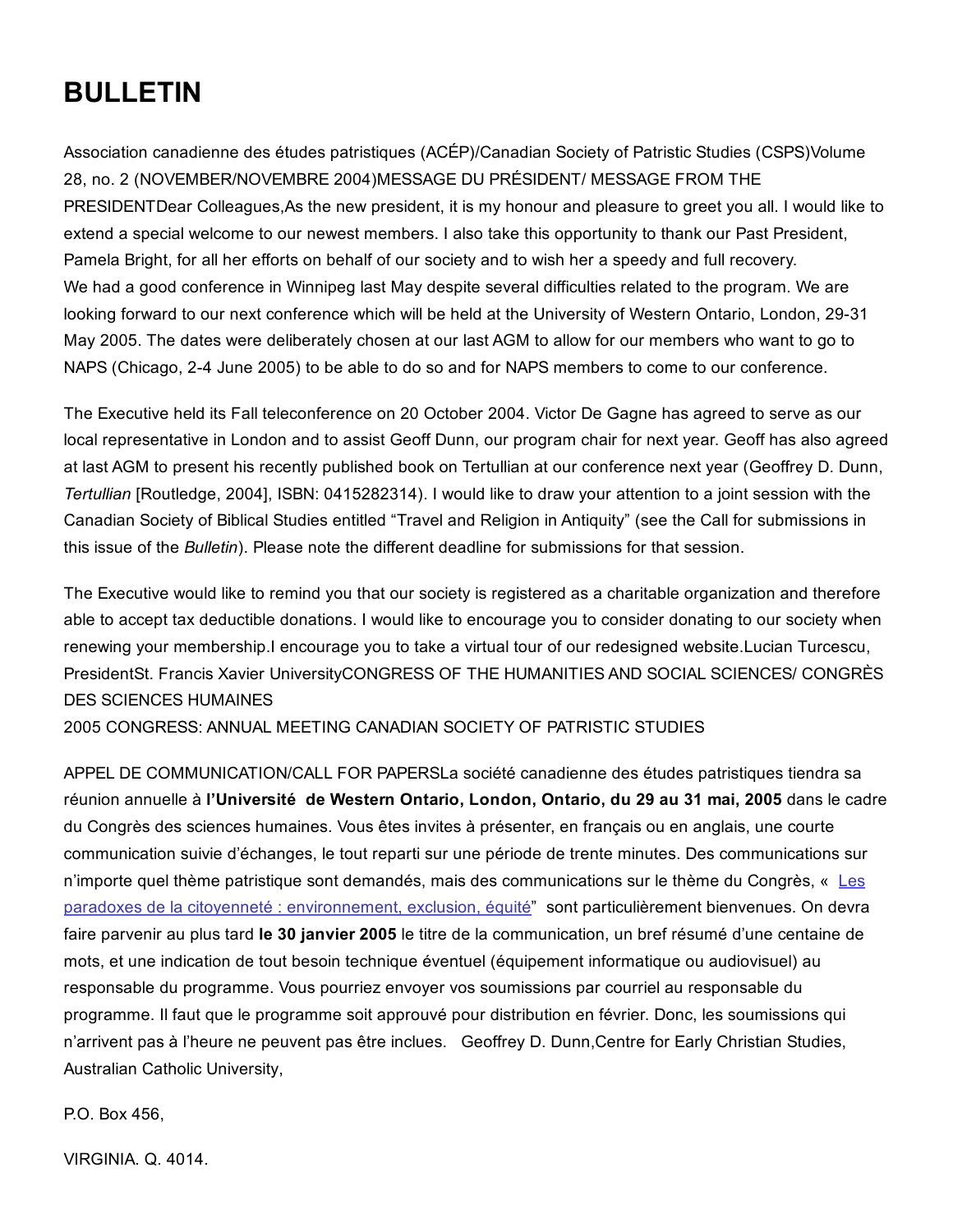AUSTRALI[Ag.dunn@mcauley.acu.edu.au](mailto:g.dunn@mcauley.acu.edu.au) (envoyez une copie à [drgeoffdunn@hotmail.com](mailto:drgeoffdunn@hotmail.com) et intitulé votre courriel "CSPS abstract")

The Canadian Society of Patristic Studies will hold its annual meeting at University of Western Ontario, London, Ontario, May 29-31, 2005. Papers in English or French are invited for presentation in the form of short communications followed by discussion (time for presentation and discussion is usually 30 minutes). Papers on any theme relevant to patristic studies are invited. Papers on the Congress theme "Paradoxes of Citizenship: Environments, Exclusions, Equity" are particularly welcome. Proposed titles, an abstract of approximately 100 words, and an indication of audio-visual requirements should be submitted by January 30, 2005 at the latest. Please submit proposals via e-mail to the programme coordinator. The programme must be approved for printing in February; therefore, proposals that are not submitted in time cannot be accommodated within the schedule.

Geoffrey D. Dunn,Centre for Early Christian Studies, Australian Catholic University,

P.O. Box 456,

VIRGINIA. Q. 4014.

# AUSTRALIA

[g.dunn@mcauley.acu.edu.au](mailto:g.dunn@mcauley.acu.edu.au) (please send a copy to [drgeoffdunn@hotmail.com](mailto:drgeoffdunn@hotmail.com) and entitle your email "CSPS abstract")

# JOINT SESSION "TRAVEL AND RELIGION IN LATE ANTIQUITY"CSBS/CSPS

# APPEL DE COMMUNICATION/CALL FOR PAPERS

A joint session between members of Canadian Society of Biblical Studies and Canadian Society of Patristic Studies is being planned at University of Western Ontario, London, Ontario, 29-31 May, 2005. This ongoing CSBS seminar explores the ways in which travel and mobility influenced, constrained, and facilitated religious activity and cultural interaction in antiquity. This will encompass issues pertaining to ancient travel literature or ethnography, pilgrimage, real or imaginary journeys in narrative and other sources, occupational travelers, and migration as they impact on our understanding of Judaism, Christianity, and other religions of antiquity. In the first year, we are especially looking for papers that will deal with realities of travel by land and sea in the ancient world, but other topics relating to the intersection of travel and religion are also welcome. Papers in English or French are invited for presentation in the form of short communications followed by discussion (time for presentation and discussion is usually 30 minutes). The theme of this joint session is Travel and Religion in Late Antiquity. Proposed titles, an abstract of approximately 100 words, and an indication of audio-visual requirements should be submitted by December 3, 2004 to Philip Harland [\(pharland@alcor.concordia.ca](mailto:pharland@alcor.concordia.ca)). For further information see the website: [www.philpharland.com/travelandreligion.htm.](http://web.archive.org/web/20150201000058/http://www.philpharland.com/travelandreligion.htm)

NB: Submissions will be accepted after December 3, 2004.

Une session conjointe des membres de la Société canadienne des études bibliques et l'Association canadienne des études patristiques se tiendra à l'Université de Western Ontario, London, Ontario, 29-31 mai, 2005. Ce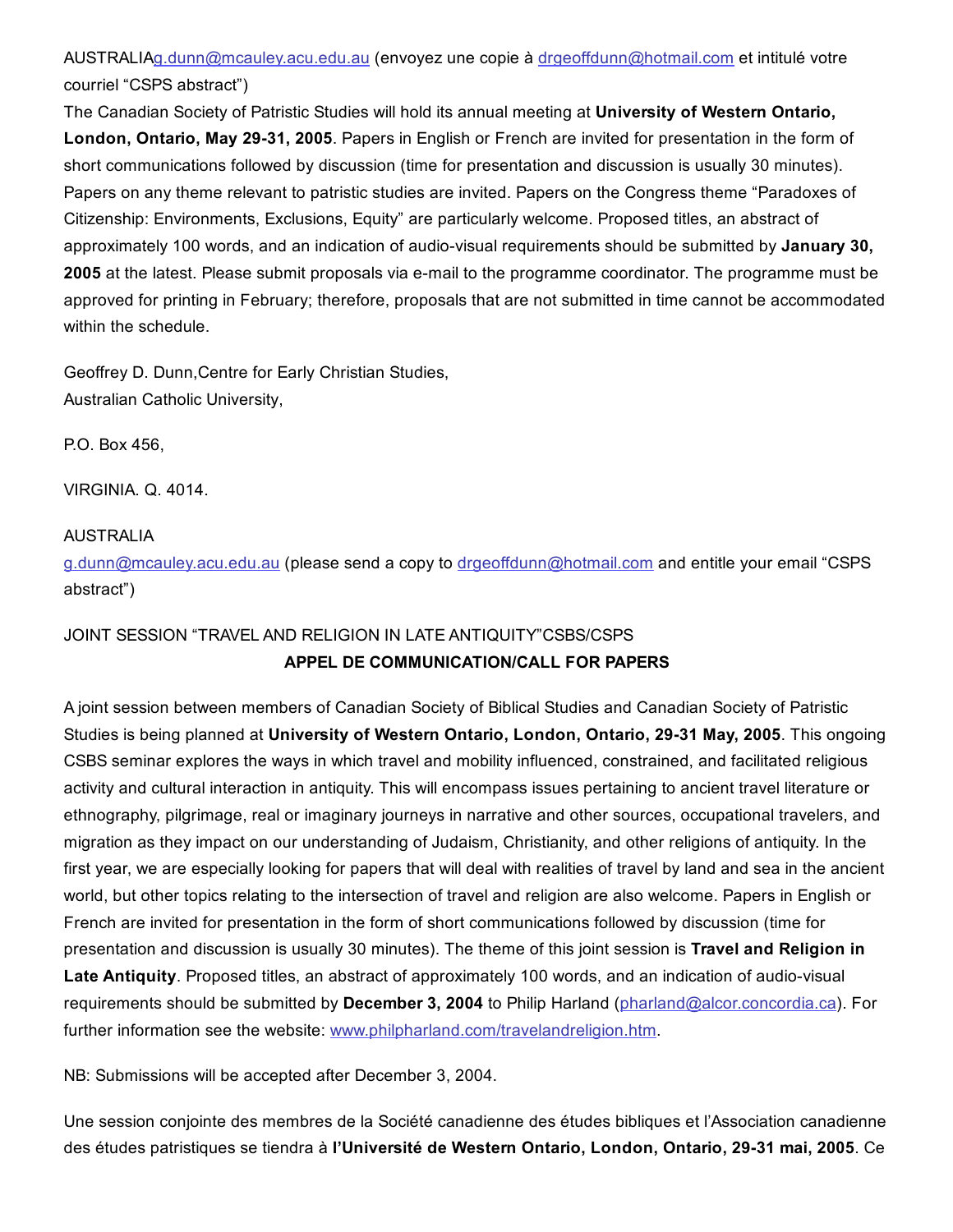séminaire de la SCÉB explore comment des voyages et la mobilité ont influencé, limité, et facilité l'activité religieuse et l'interaction culturelle dans l'antiquité. On examinera comment la littérature de voyage ancienne, l'ethnographie, la pèlerinage, voyageurs professionnels, et la migration ont influencé notre connaissance du judaïsme, du christianisme, et des autres religions de l'antiquité. Pour la première année, on cherche particulièrement des communications sur les réalités de voyage par terre et par mer à l'époque, mais des autres sujets sont bienvenues. Des communications soit en anglais ou français sont invitées (environs 30 min. pour la communication et la discussion). La thème pour la session conjointe est Voyage et religion dans l'antiquité tardive. Soumissions d'environs 100 mots peuvent être envoyées par le 3 décembre, 2004 à Philip Harland [\(pharland@alcor.concordia.ca](mailto:pharland@alcor.concordia.ca)). Pour plus des renseignements, visitez le site web: [www.philpharland.com/travelandreligion.htm.](http://web.archive.org/web/20150201000058/http://www.philpharland.com/travelandreligion.htm)

NB : Des soumissions seront acceptées après le 3 décembre, 2004.PRIX D'ESSAI/ESSAY PRIZENous invitons les professeurs à nous soumettre des rédactions d'étudiants sur le christianisme ancien du IIe au VIe siècle. Sont éligibles les rédactions de vos étudiants de premier cycle ou des cycles supérieures qui ont été réalisées au cours de l'année civile 2004.Prix: Le gagnant ou la gagnante recevra le statu de membre étudiant de l'association pour un an. De plus, il remportera, à son choix, un des deux prix suivants: un chèque de 100 dollars ou un remboursement d'une partie de ses frais (jusqu'à concurrence de 200 dollars) de son voyage au Colloque annuel de l'association pendant la réunion des Congrès des sciences humaines à l'Université du Western Ontario, London, Ontario, du 29 mai au 31 mai, 2005, afin d'y présenter son essai.Date limite: le 30 janvier 2005Le gagnant/la gagnante sera contacté le 18 mars 2005 ou avant cette date. Veuillez adresser les textes à:

Dr. Lorraine Buck

45 Inkerman Dr.,

#### CHARLOTTETOWN. PE

Faculty are invited to recommend student essays that deal with early Christianity (100-600) for this prize. To be eligible, essays should have been submitted in the course of the calendar year 2004. Both graduate and undergraduate essays will be considered.Award: The winning essayist will receive one year of membership in the Society, as well as the choice between a cheque for 100 dollars or the assurance of receiving the costs (up to a limit of 200 dollars) of his or her travel to the annual conference of the Society during the Congress of the Humanities and Social Sciences at the University of Western Ontario, London, Ontario, May 29-31, 2005, for the purpose of presenting the winning essay.

## Deadline: January 30, 2005

Notification: The winner will be notified on or before March 19, 2005.

Please address submissions to: Dr. Lorraine Buck

45 Inkerman Dr.,

CHARLOTTETOWN. PE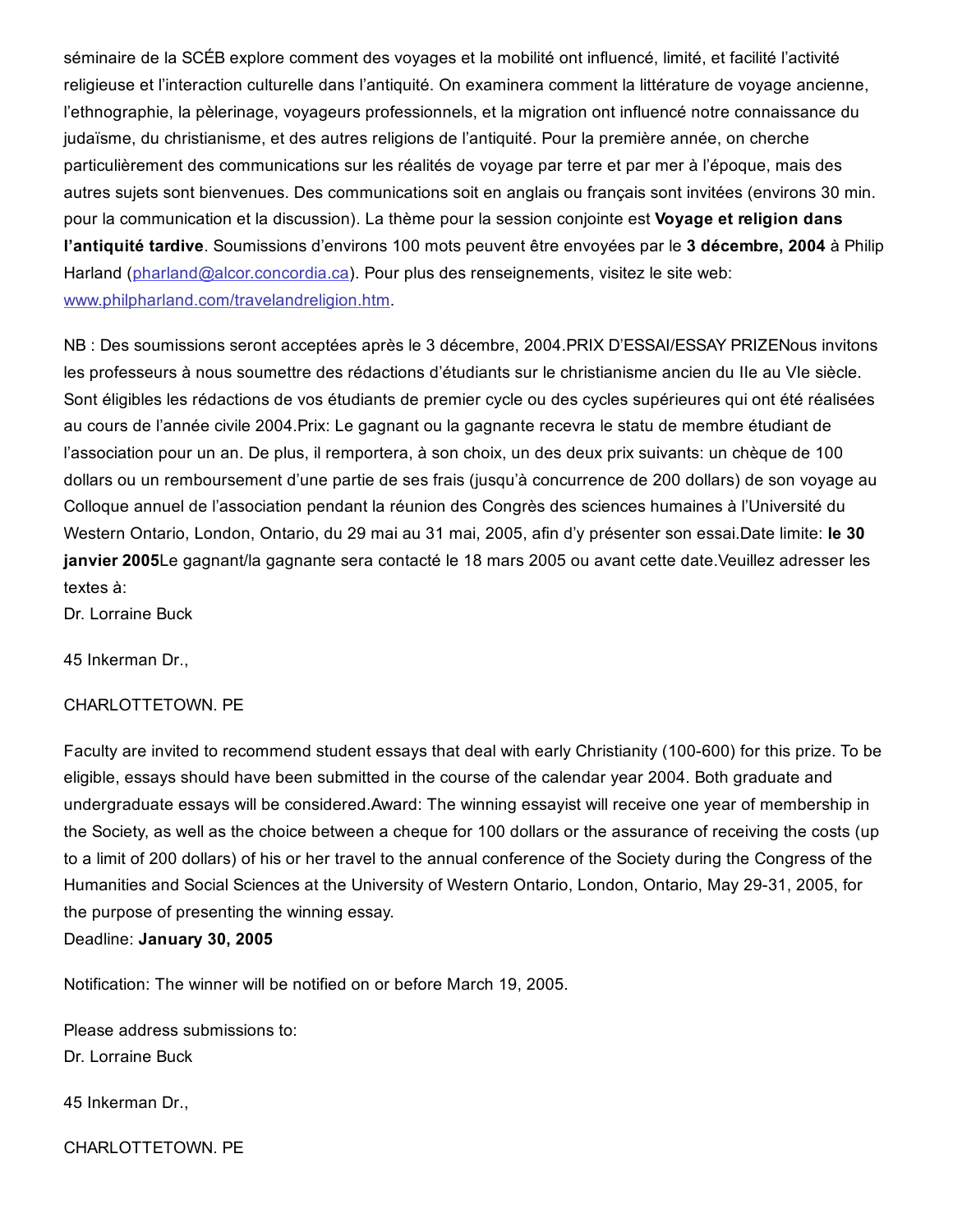### BOOK DISCUSSION

The book discussion at the annual conference of Canadian Society of Patristic Studies, May, 29-31, 2005, at the University of Western Ontario, London, Ontario, will be on Geoffrey D. Dunn, *Tertullian*, The Early Church Fathers (London and New York: Routledge, 2004). ISBN 0-415-28230-6 (hbk) (\$CAD 107.62); 0-415-28231-3 (pbk) (\$CAD 36.65).

Le livre discuté au rencontre annuelle de l'Association canadienne des études patristiques (29-31 mai, 2005, Université de Western Ontario, London, On) sera Geoffrey D. Dunn, *Tertullian*, The Early Church Fathers (London and New York: Routledge, 2004). ISBN 0-415-28230-6 (hbk) (\$CAD 107.62); 0-415-28231-3 (pbk) (\$CAD 36.65).ANNONCES / ANNOUNCEMENTSUpdate on the SSHRCC Transformation ProcessBackground The Canadian Federation for the Humanities and Social Sciences (CFHSS) sponsored a "Research Community Day" during Congress 2004 in order to enlist the help of both University representatives and delegates from the societies represented at the Congress in formulating a response to the changes proposed by the Social Sciences and Humanities Research Council of Canada (SSHRCC). Consultation had begun with the publication of the SSHRCC document, "From Granting Council to Knowledge Council: Renewing the Social Sciences and Humanities in Canada" in January, 2004. This set forth the general direction of the proposed changes, as well as a "consultation framework." The CFHSS responded in February by circulating its own consultation document to prepare a collective response to the SSHRCC proposal. Each university was asked to prepare a response to the SSHRCC proposals; at the same time, each member society of the Congress was also asked to consult with its members and formulate its response. Pamela Bright, Théo DeBruyn, and Lucian Turcescu prepared the document that was submitted on behalf of the CSPS for the CFHSS consultation. The CFHSS studied the documents received from the university and society consultations and submitted its "Report on the Transformation of the Social Sciences and Humanities Research Council of Canada," drawing liberally from the documents it had received, on May 17, 2004. The meetings during the "Research Community Day" on June 2 were part of this larger process of consultation and were principally aimed at revising and/or refining the recommendations contained in the CFHSS Report of May 17.

Summary of the Meetings at Congress 2004The Research Day consisted of two main events. In the morning, executives from the CFHSS made brief presentations and led discussion simultaneously in separate meetings of the presidents and designates of societies, in one venue, and of representatives of the universities, in another venue. In the afternoon, there was a "Transformation Plenary," featuring Doug Owram, President of CFHSS, and Marc Renaud, President of SSHRCC.The discussion in the morning session revealed among the presidents and delegates a general consensus that the May 17 Report from the CFHSS reflected the priorities and concerns of the member societies. The sentiments expressed by the majority of speakers were also in accordance with the brief submitted from CSPS, including the need to strengthen existing structures of research and to increase funding to eliminate the category of recommended but unfunded research proposals to SSHRCC. There was particularly strong support for the Congress itself, along with calls to increase funding for travel to the Congress.At the afternoon plenary, both Doug Owram and Marc Renaud focused on the future stages in the SSHRCC transformation process. Mr. Renaud presented six steps: (1) initial setting of priorities by October, 2004; (2) implementation of plans to establish institutes and confederations of learning, as well as other initiatives; (3) discussion with government; (4) increase of SSHRCC's budget; (5) further discussion with the new government after the fall election; and (6) transformation of SSHRCC over the next 5-7 years. Since the end of the summer, the CFHSS has revised its report, incorporating suggestions from both the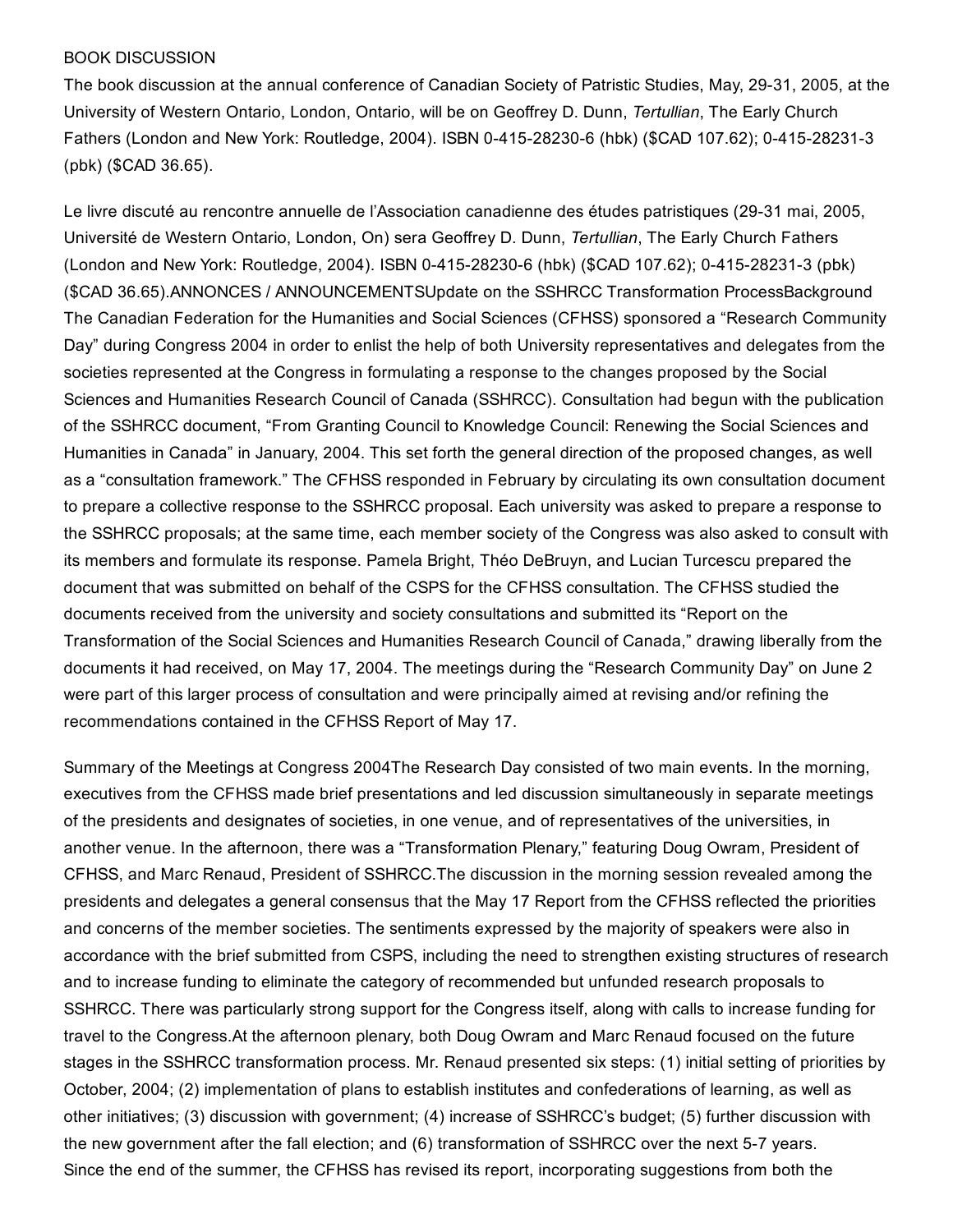associations and the universities. This report, along with other documentation, is available on the CFHSS website: [http://www.fedcan.ca/](http://web.archive.org/web/20150201000058/http://www.fedcan.ca/)

Robert P. KennedyDesignate for CSPS to the CFHSS-SSHRCC Consultation, Congress 2004 Nouvelles du processus de transformation du CRSHContexte

La Fédération canadienne des sciences humaines (FCSH) a co-parrainé une "Journée de la recherche et communauté" lors du Congrès 2004 afin de mettre à jour les représentants et délégués des universités et des sociétés savantes aux changements proposés par le Conseil de Recherches en sciences humaines du Canada (CRSH), et d'en formuler une réponse.

La consultation a été amorcé, en janvier 2004, avec la publication du document du CRSH, "D'un conseil subventionnaire à un conseil du savoir: Consultation sur les thèmes du programme des subventions stratégiques du Conseil de recherches en sciences humaines." Elle présentait une esquisse générale des changements proposés, aussi bien qu'un "cadre de consultation." La FCSH répondait en février en diffusant un document de consultation complémentaire, afin de préparer une réponse collective aux propositions du CRSH. Chaque université a été invitée à rédiger une réponse; en même temps, chaque société membre du CFH a été également invitée à consulter ses membres et à formuler une réponse. Pamela Bright, Théo DeBruyn, et Lucian Turcescu ont préparé une réponse formelle qui a été déposée au FCSH au nom de l'ACÉP. La FCSH étudiait les textes reçus et, le 17 mai, 2004, elle soumettait son "Rapport sur la transformation des sciences et du Conseil de recherches en sciences humaines," tirant libéralement des documents qu'elle avait reçus. Les réunions pendant le 2 juin -- la "Journée de la recherche et communauté" -- faisaient partie de ce plus grand processus de consultation, et s'étaient principalement intéressées à la rédaction des recommandations contenues dans le rapport de FCSH du 17 mai.

## Sommaire des réunions tenues au Congrès 2004

La « Journée de la recherche » comprenait deux événements principaux. Au matin, des membres de l'exécutive de la FCSH ont fait des brèves présentations et ont présidé des discussions en petits groupes; il y avait des réunions séparées des présidents et représentants des sociétés, et des représentants des universités. Dans l'après-midi, il y avait une "séance plénière sur la restructuration du CRSH," avec Doug Owram, Président de la FCSH, et Marc Renaud, Président du CRSH.

Lors de la discussion du matin, il y avait un consensus général parmi les présidents et les représentants que le rapport du 17 mai de la FCSH reflétaient bien les priorités et les intérêts des sociétés membres. Les opinions exprimés par la majorité de ceux et celles qui ont parlés appuyaient la proposition de l'ACÉP, et soulignaient la nécessité de renforcer les structures existantes de la recherche et d'augmenter le budget pour éliminer la catégorie 4A, la catégorie des propositions recommandées mais non financées par le CRSH. Il y avait en particulier le soutien fort du congrès lui-même, avec des appels pour augmenter la caisse pour le voyage au congrès.

Pendant la session plénière en après-midi, Doug Owram et Marc Renaud se sont concentrés sur les futures étapes dans le processus de la restructuration du CRSH. M. Renaud a noté les six étapes suivantes: (1) Décision sur les priorités et les échéanciers (pendant la réunion du Conseil, octobre 2004); (2) Développement d'un plan de mise en oeuvre, pour établir des instituts et des « confédérations du savoir », aussi bien que d'autres initiatives ; (3) Dialogue avec le gouvernement sur le mise en oeuvre du nouveau CRSH; (4)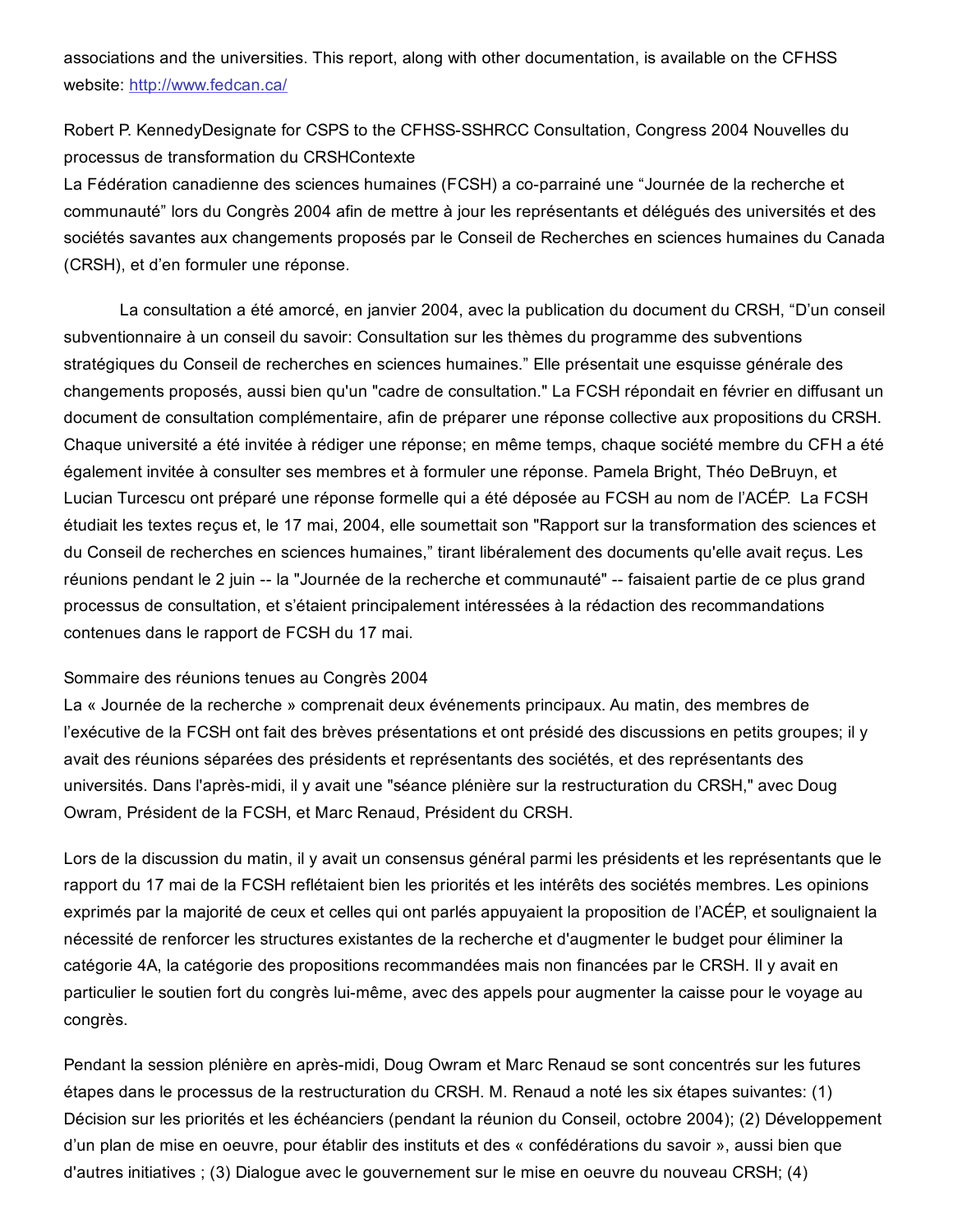Augmentation du budget du CRSH; (5) Plus de discussion avec le nouveau gouvernement après l'élection imminente; et (6) Restructuration du CRSH au cours des 5 à 7 années à venir.

A la fin de l'été, la FCSH a publié son rapport, tenant compte des recommandations des associations et des universités. Ce rapport, avec toute documentation supplémentaire, sont disponibles sur le site web de la FCSH: http://WWW.fedcan.ca/

Robert P. KennedyReprésentant de l'ACÉP à la consultation de FCSH-CRSH, Congrès 2004[Traduction française préparée avec l'assistance du Prof. W. Sweet.]NOUVEAUX MEMBRES/ NEW MEMBERS Name: Laurence Broadhurst Institution: York University Rank: Lecturer Address: 18 Thurso Close Maple, ON L6A 2B8 Tel. (home) 905-303-9794 (office) 416-736-2100, Ext. 66987

#### E-mail: [broadhur@yorku.ca](mailto:broadhur@yorku.ca)

Name: Sveinn Valgeirsson Institution: Talknafjadarprestakall Rank: Reverend Address: Tungata 28, 460, Talknafjordur, Iceland Tel Home: 354-456-2696 Ofc: 354-456-2696 Email: [aea@centrum.is](mailto:aea@centrum.is)

Name: Lincoln H. Blumell

Institution: University of Toronto (PhD Student)

Address: (summer) 3120 Underhill Dr. N.W, Calgary, AB T2N 4E6

Name: Greg Hillis Institution: McMaster University Rank: Graduate Student - Ph.D. Address: 63 Allen St. W., Waterloo, ON N2L 1E2 Telephone (h) 519-742-5893 Email: gkhillis@sympatico.ca

### NOUVELLES/NEWS

PAMELA BRIGHT: Presented a paper in Tokyo, September 4, read in her absence, on "The Counsel of Compassion in Augustine's Understanding of the Spiritual Life". She has just written a set of four contributions on Augustine and Donatism for a German Augustinus Handbuch, edited by Prof. W. Drecoll in Tubingen.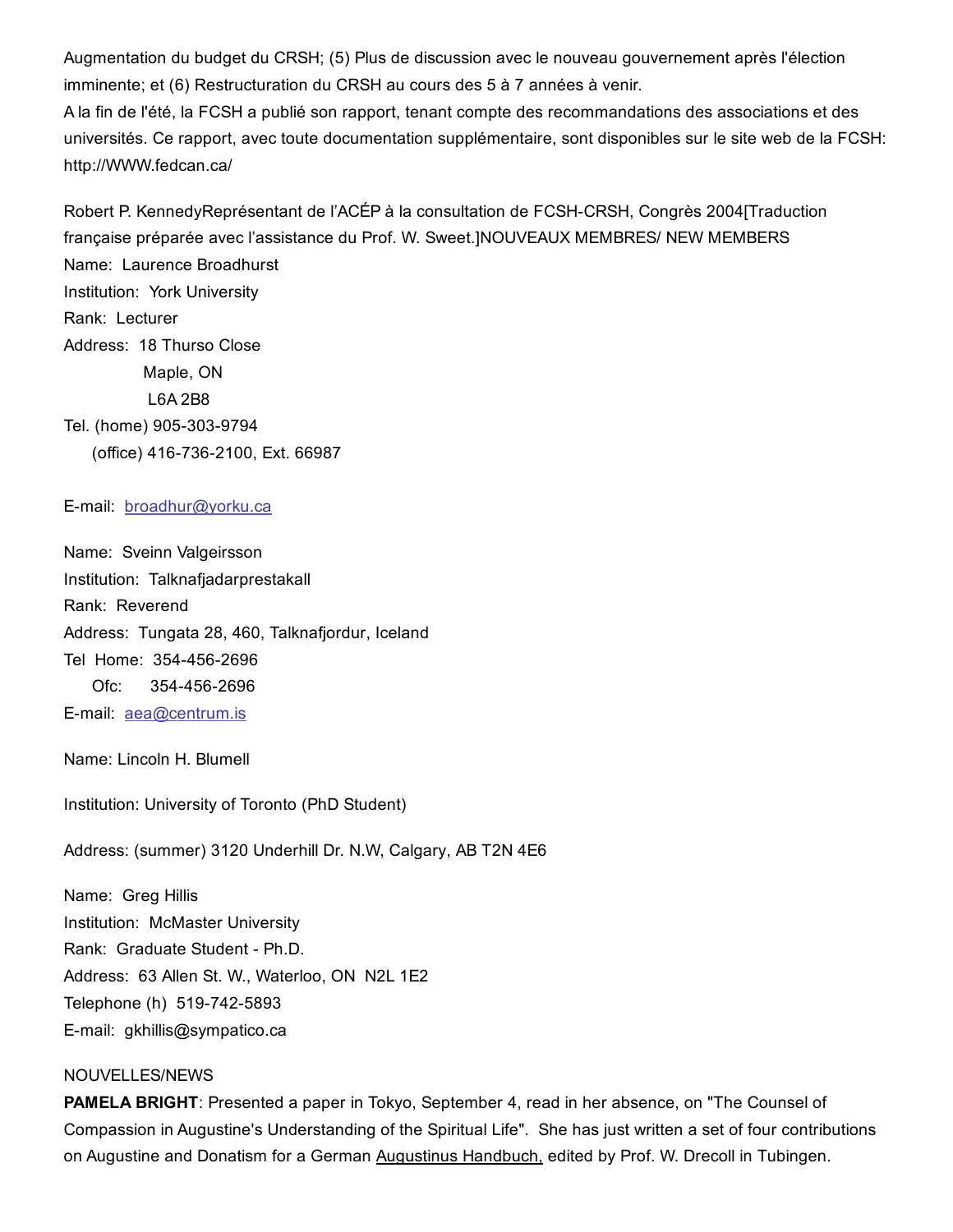Currently she prepares a major contribution for a collection of essays, "Augustin's Theology of Scripture", edited by J.S. Holons at N.Y.U. Press. Her medical treatment has so far given good results. She hopes to get it completed in the new year, very grateful for any moral support received in the meantime.

KEVIN COYLE: I'm waiting on a few publications, but here's a news item: I am giving a paper at the AAR/SBL meeting in San Antonio (Nov. 21) on "The Portrait of Mani in the Acts of Archelaus."

**THEODORE DE BRUYN** has accepted a full-time appointment in the Department of Classics and Religious Studies, University of Ottawa.

PATRICK GRAY: I'm to be a Stanley J. Seeger Visiting Fellow in Hellenic Studies at Princeton, December through February. I'll be starting work on a book about the Fifth Ecumenical Council. Also, I gave a paper at the Byzantine Studies Conference in Baltimore this past weekend, again on Eutyches (I did something preliminary on this for CSPS a couple of years ago.)

TIM HEGEDUS was recently promoted to Associate Professor of New Testament Theology at Waterloo Lutheran Seminary, Wilfrid Laurier University. His book *Early Christianity and Ancient Astrology* will be published by Peter Lang early in the New Year.

MICHAEL KALER is busy investigating apocalyptic Paulinism in late antiquity and rebutting Tom Harpur (The Pagan Christ), and has begun practising "gnostic outreach," giving introductory lectures on gnosticism to United Church study groups.

**CHARLES KANNENGIESSER:** My *Handbook of Patristic Exegesis* (Brill, Leiden-Boston, 2 vols: 1,500 pages') has eventually been published after eight years of preparation and four years in the waiting at the publisher's office. Launched in Tokyo October 3 during the first meeting of the recently founded West Pacific Rim Patristic Society (WPRPS) and in Bucarest October 10, the work will also be formally presented in Chicago, June 2005, at the next meeting of NAPS. As several members of that Society have given special contributions to the Handbook, it is fair enough to provide such a presentation. At Concordia University, Montreal, we hope to organize a colloquium for a similar event next year.

TIM PETTIPIECE and his wife, Julie, are now the proud parents of a healthy baby boy, Alexander. Aside from adapting to fatherhood, Tim continues to work on the Manichaean *Kephalaia*, as well as collaborating on translations of Titus of Bostra's *Contra manichaeos* and Marius Victorinus' *Ad Iustinum manichaeum.*

MARK VESSEY's introduction to Cassiodorus' *Institutions of Divine and Secular Learning* and *On the Soul* appeared in the volume from Liverpool University Press's Translated Texts for Historians series devoted to those works (trans. J. W. Halporn). A collection of essays on *Augustine and the Disciplines: From Cassiciacum to the* "Confessions", co-edited with Karla Pollmann, is forthcoming in 2005 from Oxford University Press. A selection of his articles (19912001), under the title *Christian Latin Writers in Late Antiquity and their Texts*, will come out in 2005 in the Ashgate Collected Studies Series (Variorum).

BUREAU DE L'ACÉP/ CSPS EXECUTIVE(2003-2004) Président / President Lucian Turcescu (2004-2006)